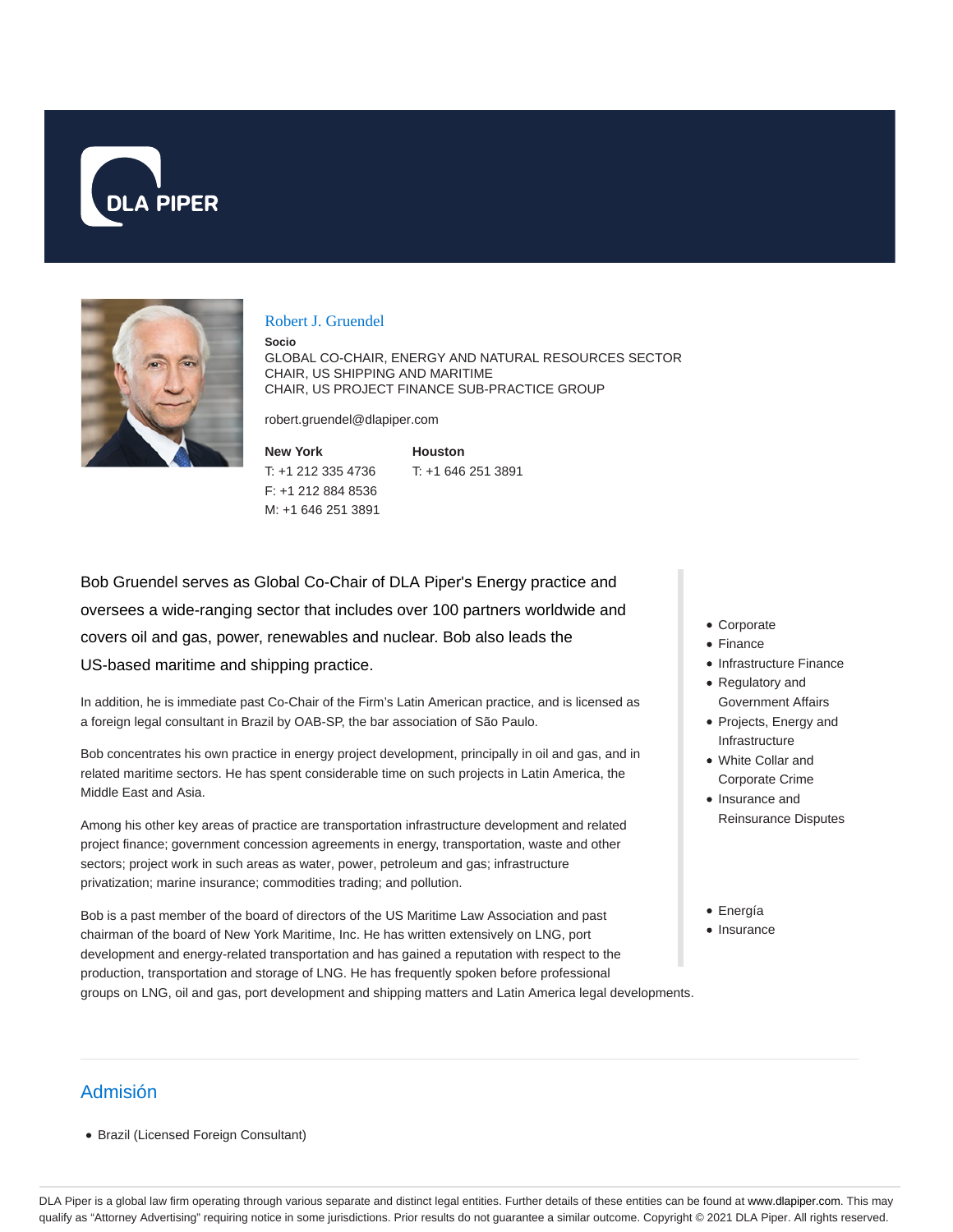New York

# Reconocimientos

• The Legal 500 United States

2021 - Recommended, Energy Transactions: Oil and Gas 2021 - Recommended, Project Finance – Advice to Sponsor 2016-20 - Recommended, Energy Transactions: Oil and Gas 2015 - Recommended, Energy Litigation 2012 - Recommended, Energy: Renewable/Alternative

The Legal 500 Latin America

2018-21 - Recommended, Latin America: International Firms Projects and Energy 2016-17 - Recommended, Latin America: International Firms Corporate M&A 2013-18 - Recommended, Latin America: International Firms Projects and Energy

In 2016 and 2017, Latin Lawyer 250 recognized Bob in the areas of energy and project finance.

Bob has been cited in Euromoney's Expert Guides: Shipping & Maritime Lawyers; Expert Guides: Project Finance Lawyers; and Expert Guides: Energy and Environment. Martindale-Hubbell ranks him AV, its highest available ranking.

He is named in Best Lawyers in America in the Shipping category and among the top Energy lawyers in New York by Super Lawyers.

## Formación

- J.D., Fordham University School of Law
- B.A., Dartmouth College

## Asociaciones profesionales

- AIPN (Association of International Petroleum Negotiators)
- American Bar Association, Committee on International Law
- Association of the Bar of the City of New York, Committee on Admiralty (Chairman, 2000 2003)
- Maritime Law Association of the United States: Past Member, Board of Directors (2003 2006); Committee on Maritime Legislation
- New York Maritime, Inc., Board of Directors (Chairman, 2003 2006)
- Licensed as a foreign consultant in Brazil by OAB-SP, the bar association of São Paulo, Brazil in Latin America

#### **NOVEDADES**

Bob has written extensively on LNG, port development, and energy-related transportation and has gained a reputation with respect to the production, transportation, and storage of LNG. He has frequently spoken before professional groups on LNG, oil & gas, port development and shipping matters.

# Publicaciones

**Commodities News and Trends**

20 September 2021 Commodities News and Trends Brazil and Argentina lead the way in biofuels; CFTC: we will support transition to a low-carbon economy; is the end in sight for the shaledriven pipeline building boom?

**Assessing ESG factors in the energy sector**

DLA Piper is a global law firm operating through various separate and distinct legal entities. Further details of these entities can be found at www.dlapiper.com. This may qualify as "Attorney Advertising" requiring notice in some jurisdictions. Prior results do not guarantee a similar outcome. Copyright © 2021 DLA Piper. All rights reserved.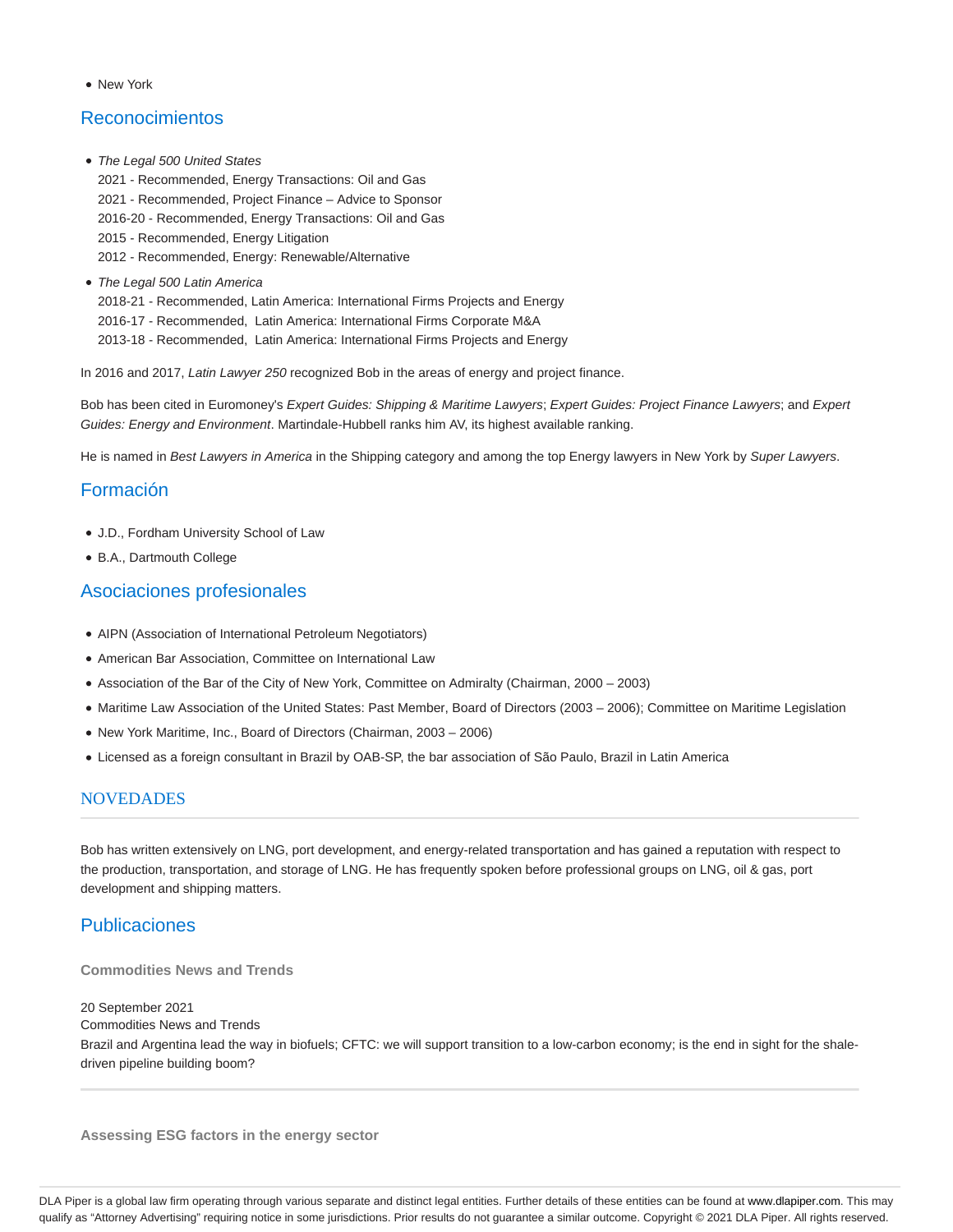27 October 2020 ESG Handbooks and Guides

A reference tool for energy companies as they discuss and refine their ESG programs.

**Mexico's new National Anticorruption System: 7 key points**

20 JUL 2015 Constitutional reform regarding the creation of the National Anticorruption System

**A new test for Mexico's structural changes: antitrust reform – key points in one chart**

16 JUN 2014

This entirely new framework should be carefully analyzed by investors in structuring their Mexico-related M&A transactions and managing their existing operations

**Historic reform in Mexico clears the way for foreign investment in energy sector: 5 key aspects**

19 DEC 2013 A clear roadmap for the regulation of hydrocarbons

**Colombia: gateway to South America's Patent Prosecution Highway**

10 Dec 2012

Understanding the need for more robust patent laws, the Colombian government is aggressively reshaping its IP system.

Co-author, "\$1.2B Order Entered Against Petróleos de Venezuela: Q&As for PDVSA and Citgo Commodity Commercial and Trading Counterparties," Pratt's Journal of Bankruptcy Law, January 2019

# Eventos

#### **Reciente**

**Energy sector SESG webinar series**

29 April 2021 | 9:00 - 10:00 PT **Webinar** 

- $\bullet$  Moderator, "The LatAm Energy Boom," Latin Lawyer M&A Conference, Mexico City, March 2018
- Chairman, DLA Piper Global Energy Summit

DLA Piper is a global law firm operating through various separate and distinct legal entities. Further details of these entities can be found at www.dlapiper.com. This may qualify as "Attorney Advertising" requiring notice in some jurisdictions. Prior results do not guarantee a similar outcome. Copyright @ 2021 DLA Piper. All rights reserved.